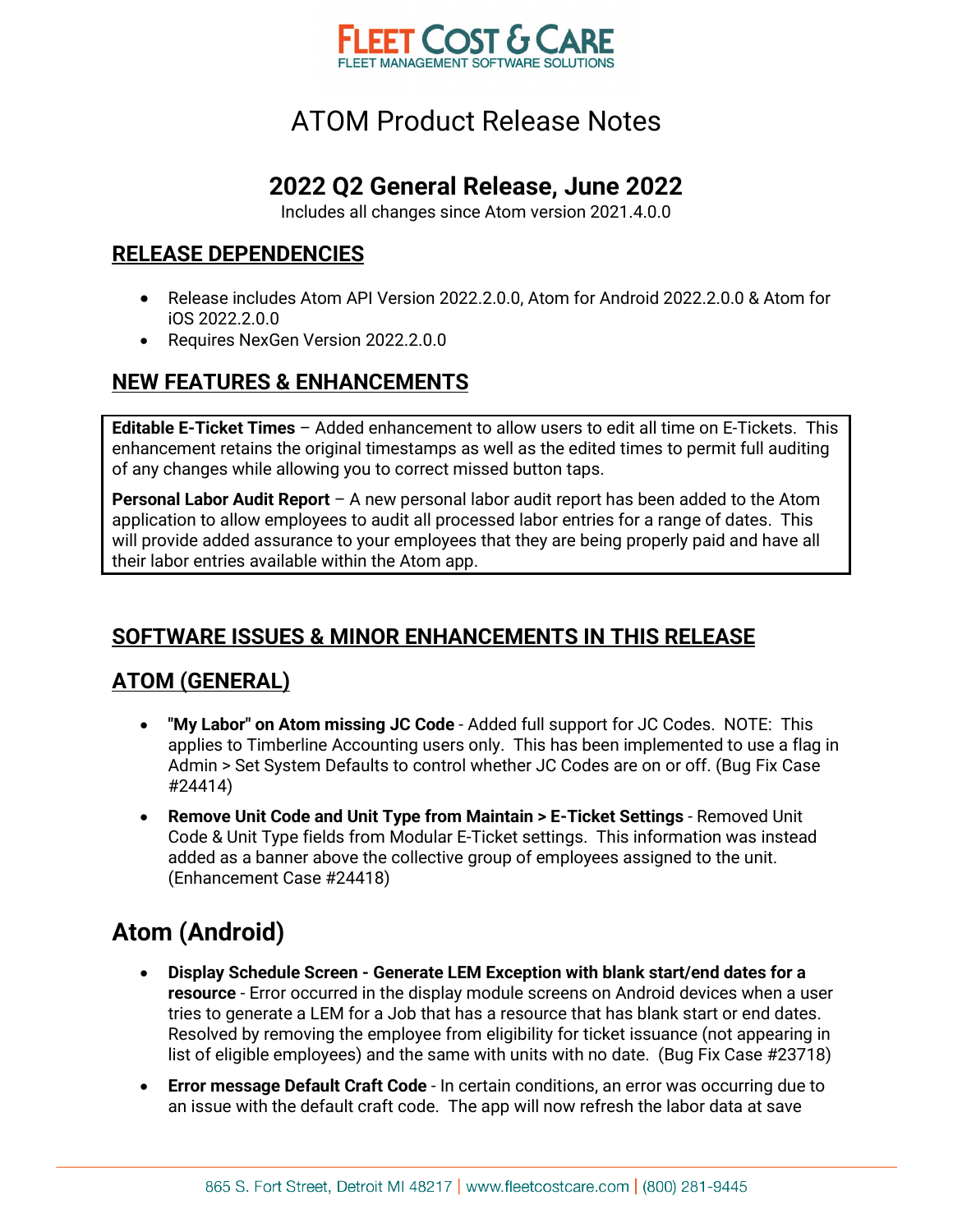

including the craft code and, if blank, will set it to the default craft code. If no default craft code was defined at time of ticket issuance, but added subsequently, the user may see the error message, but will not be blocked anymore – when the error message is acknowledged, the system will refresh the labor data, allowing the user to save the entry. (Enhancement Case #23858)

- **Job search issue** There was an issue with the job search. Search By option was not populating the lookup fields when there were no jobs with Project # assigned. This has been corrected. (Bug Fix Case #24314)
- **Change logic so Misc. Craft Codes do not require start and end times if Enable Start and Stop Times is enabled** – While enabled, if a labor entry uses a craft code with a pay type of Misc. – Other, Misc. - Reg Hours, Misc. – OT Hours, or Misc. – DT Hours, the system removes the option to enter a start and end time. (Enhancement Case #24045)
- **Add overnight indicator to times on e-tickets** Added a red indicator on the left side of the time text field to indicate an entry went over night. Tapping on the icon will display a message: "This time entry is past midnight on the work date". (Bug Fix Case #24086)
- **Work Order - Attachments from ATOM not honoring sub-directory flag in the Maintain documents** - Corrected issue to allow Atom to honor the subdirectory file links setting. (Bug Fix Case #24194)
- **Stop overriding existing labor times with workflow times** As a primary employee on a ticket, app honors time entered at the beginning of the day and will not override with workflow times. Secondary employees entering time before primary employee completes the workflow will be retained. (Enhancement Case #24299)
- **Add Unit Type to Unit Code banner in Modular E-Tickets** Added Unit Type to the Unit banner line on Modular E-Tickets. Unit Code (Unit Type) is how it will be displayed. (Enhancement Case #24307)
- **Modular E-Ticket - Missing Employee on the Team Info section** If viewing e-tickets in landscape mode, there was an incorrect display of 2 or more employees. This display issue has been corrected. (Bug Fix Case #24350)
- **Emailing Quote PDF sends a corrupted file** Issues with corrupted PDF's were reported on older Samsung Galaxy Tab 7 tablets after an Android update. The issue was resolved. (Bug Fix Case #24360)
- **Add Enhanced E-Ticket Cancelation prompts and validations to Modular E-Tickets** If an E-ticket is canceled while the user is actively working on it; the user would be notified of its cancelation and be allowed to move forward if needed. If a ticket is canceled while the user has it open, when the user tries to exit the ticket or if the user taps on Arrived Job or First Signature, the user will see a dialog box: "This ticket has been canceled, are you sure you want to continue?" with options of OK and Cancel. 'Cancel' option will return the user to the ticket and OK will return user the ticket queue and the queue updated with the canceled status of the E-Ticket. (Enhancement Case #24442)
- **Remove pull-to-refresh in Labor & Unit Details tab** The "Pull to refresh" feature on the Labor & Units Detail tab was causing issues for users scrolling down and inadvertently causing a refresh. This refresh was clearing all unsaved labor entries. This option has been disabled. (Enhancement Case #24485)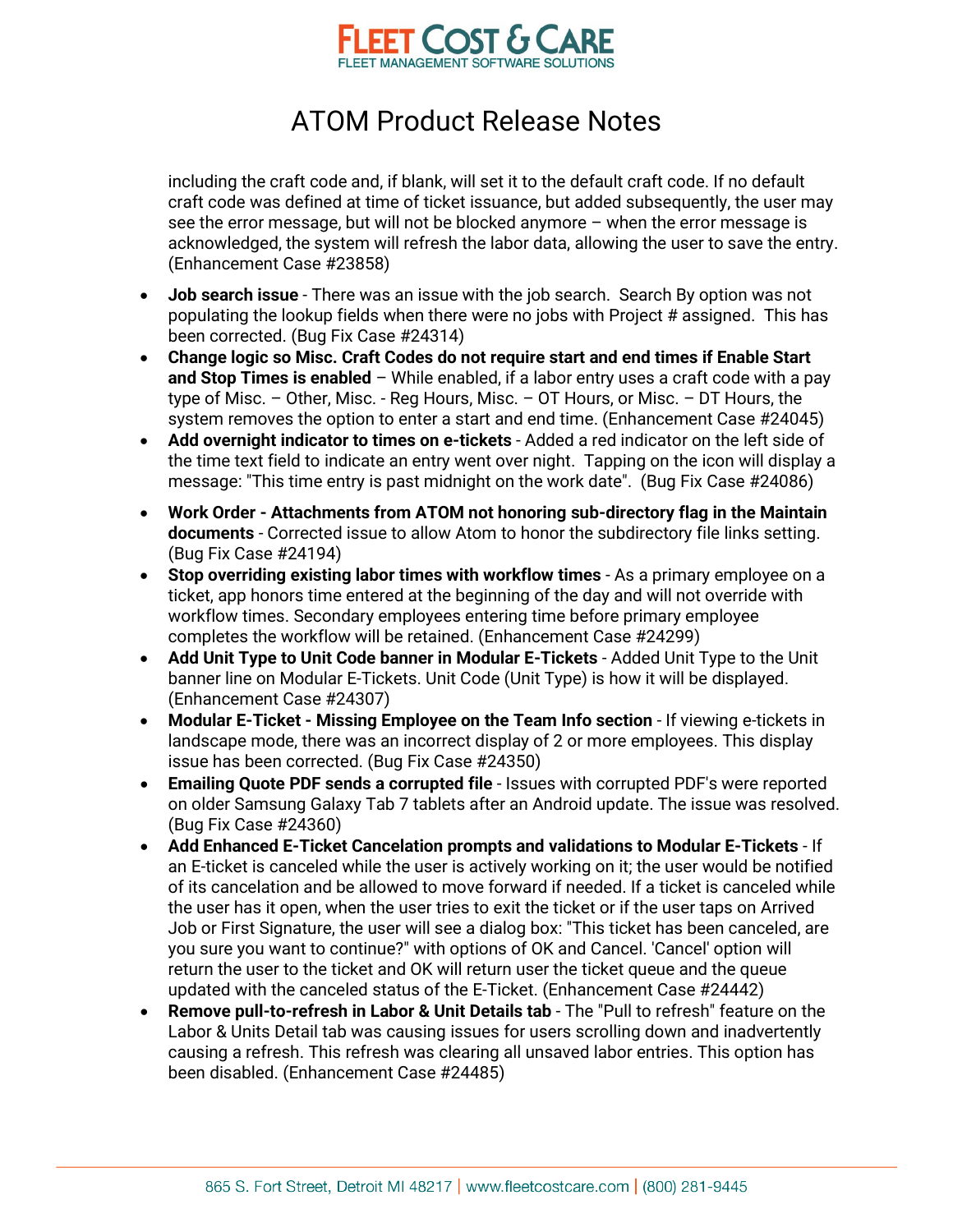

- Unable to close ticket due to signature field When double-tapping on the signature box, it was clearing the customer signature, but retaining the time stamp. The double tap option has been disabled to not cause this problem. (Bug Fix Case #24683)
- **System crash and no report sent when clicking on 'Report'** An error occurred when opening a LEM ticket then putting Atom in the background for an extended period and attempting to re-open the app from the Open Application list. This was specifically identified for specific device/Android version but could be experienced on other devices as well. (Bug Fix Case #24722 & 24944)
- **My Labor Screen - Restrict clearing the Job # on the payroll entries against a ticket** In a certain sequence of events, it was possible to clear/change the Job # from the My Labor screen. This has been changed to not allow changing the Job #. (Enhancement Case #24853)
- **Refine the 'Oops....' message** Changed the message "Oops something went wrong" with 'Something went wrong. Atom could not recover from an unexpected issue. Click 'Report' to send details to Support for troubleshooting. If you continue to get this error message, please close the application, and try again.' (Enhancement Case #24960)
- **Missing logic PO Req/PO in Atom** Corrected error accessing reference data when converting PO Requisition to a PO. (Bug Fix Case #25001)
- **Send system-generated email when canceled e-ticket is reconstituted** If an E-ticket that a user canceled is reconstituted, the system will now notify that user immediately via e-mail. The message will have the Subject: "Ticket cancelation has been revoked" and the body of the message will contain:

Ticket Number: [TicketNo] Job Number: [JobNo] Employee: [fName] [lName] Time: [datetime] The ticket you previously canceled was advanced by [fName] [lName]. This results in reconstitution of the ticket in NexGen. Please review the job and/or contact the user for more details. (Enhancement Case #24565)

Note: this only applies when Job WPF is enabled; there is no change to the legacy job screen.

- **"My Labor" on Atom missing JC Code** Added full support for JC Codes. NOTE: This applies to Timberline Accounting users only. This has been implemented to use a flag in Admin > Set System Defaults to control whether JC Codes are on or off. (Enhancement Case #24610)
- **Converting PO Req to PO - Missing operand after '=' operator exception** In some conditions when converting a PO Requisition to a PO, an error was encountered. This issue has been corrected. (Bug Fix Case #24754)
- **Specifications not appearing correctly in Modular E-Tickets** Corrected display of daily specifications information. (Bug Fix Case #25009)
- **Add system flag to control auto-calculation of hours** Added NexGen system default flag to disable auto-calculation of hours. This feature is extended to Atom. (Enhancement Case #25035)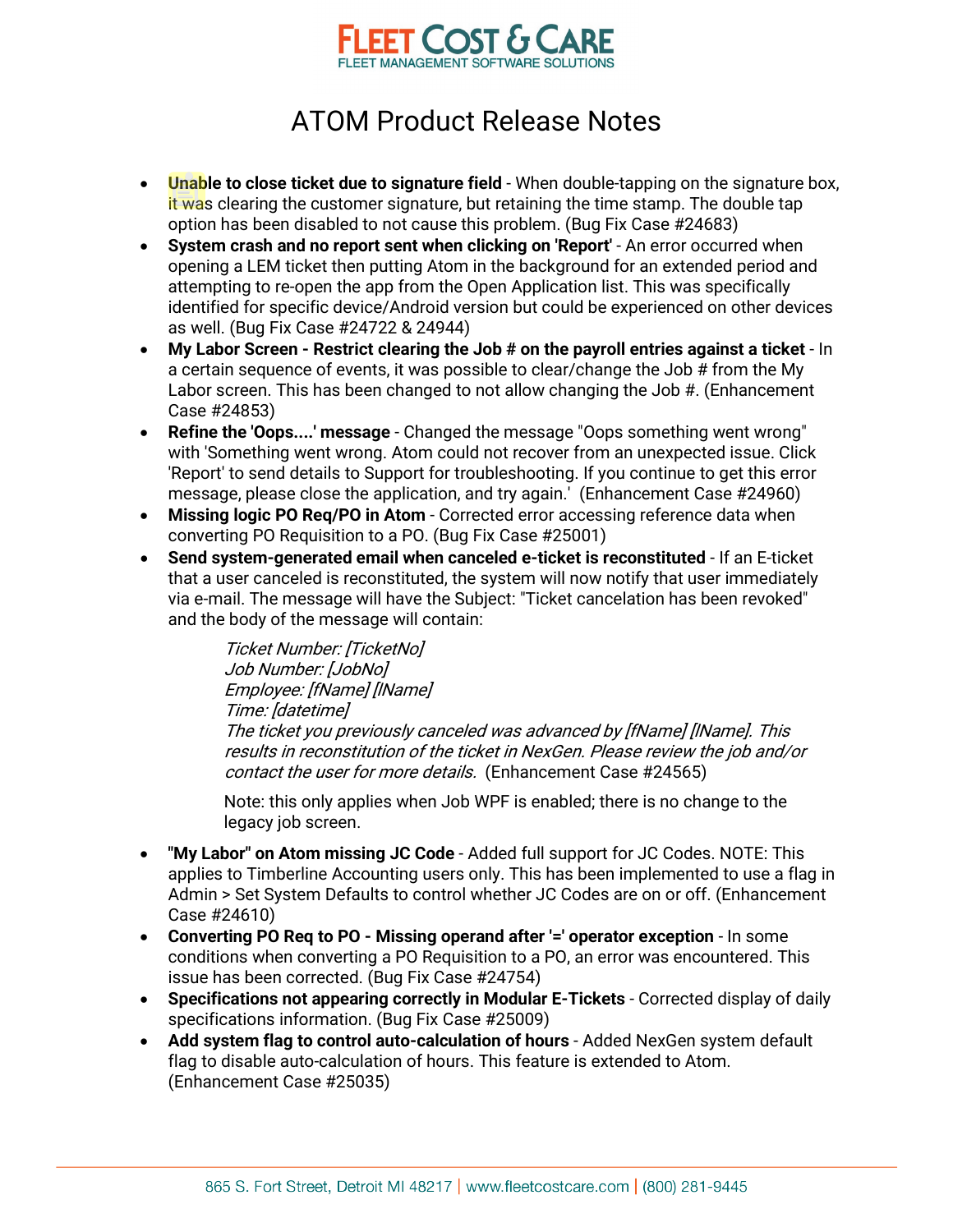

### **Atom (iOS)**

- **Missing logic PO Req/PO in Atom** Corrected error accessing reference data when converting PO Requisition to a PO. (Bug Fix Case #25012)
- **Specifications not appearing correctly in Modular E-Tickets** Corrected display of daily specifications information. (Bug Fix Case #25010)
- **My Labor Screen - Restrict clearing the Job # on payroll entries against a ticket** In a certain sequence of events, it was possible to clear/change the Job # from the My Labor screen. This has been changed to not allow changing the Job #. (Enhancement Case #24964)
- **Send system-generated email when canceled e-ticket is reconstituted** If an E-ticket that a user canceled is reconstituted, the system will now notify that user immediately via e-mail. The message will have the Subject: "Ticket cancelation has been revoked" and the body of the message will contain:

Ticket Number: [TicketNo] Job Number: [JobNo] Employee: [fName] [lName] Time: [datetime] The ticket you previously canceled was advanced by [fName] [lName]. This results in reconstitution of the ticket in NexGen. Please review the job and/or contact the user for more details. (Enhancement Case #24602)

Note: this only applies when Job WPF is enabled; there is no change to the legacy job screen.

- **Error in Shift Code - No Primary Key value for foreign Key** An issue occurred when the device was off-line and came back on-line. When trying to add a labor entry, this error occurred. This has been corrected. (Bug Fix Case #24861)
- **Remove pull-to-refresh in Labor & Unit Details tab** The "Pull to refresh" feature on the Labor & Units Detail tab caused issues for users scrolling down and inadvertently causing a refresh. This refresh was clearing all unsaved labor entries. This option has been disabled. (Bug Fix Case #24937)
- **My Labor error: "WoDetailID Input String Was Not in a Correct Format"** An error occurred in certain conditions when adding a labor entry and assigning a Work Order to that entry. This was related to activity codes and has been corrected. (Bug Fix Case #24901)
- **Add system flag to control auto-calculation of hours** Added NexGen system default flag to disable auto-calculation of hours. This feature is extended to Atom. (Enhancement Case #25127)
- **"My Labor" on Atom missing JC Code** Added full support for JC Codes. NOTE: This applies to Timberline Accounting users only. This has been implemented to use a flag in Admin > Set System Defaults to control whether JC Codes are on or off. (Enhancement Case #24611)
- **Display Schedule Screen - Generate LEM Exception with blank start/end dates for a resource** - Error occurred in the display module screens on iOS devices when trying to generate a LEM for a Job that has a resource that has blank start or end dates. Resolved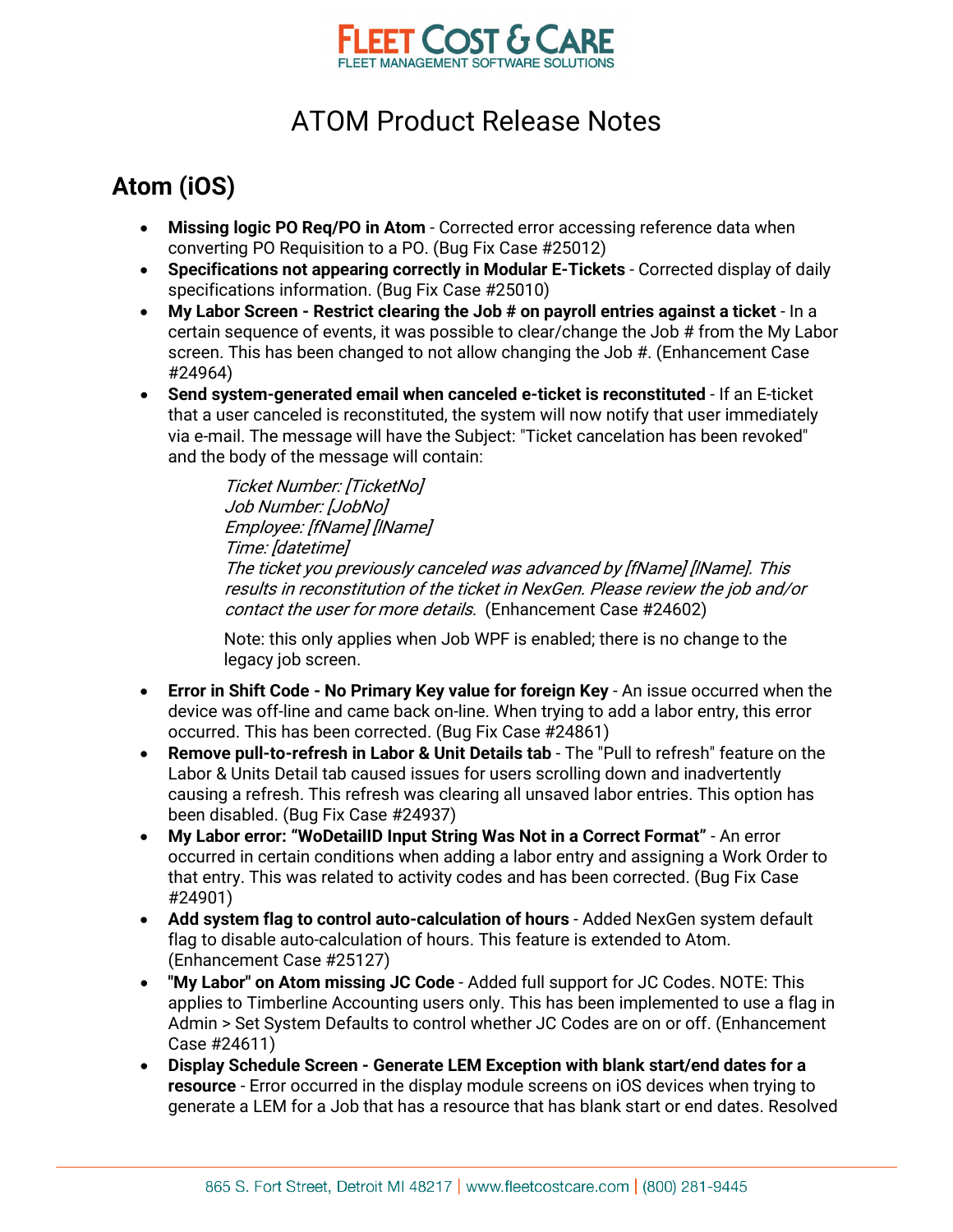

by removing the employee from eligibility for ticket issuance (not appearing in list of eligible employees) and the same with units with no date. (Bug Fix Case #24603)

- **Add Enhanced E-Ticket Cancelation prompts and validations to Modular E-Tickets** If an E-ticket were canceled while the user was actively working on it, the user would be notified of its cancelation and be allowed to move forward if needed. If a ticket is canceled while the user has it open, when the user tries to exit the ticket or if the user taps on Arrived Job or First Signature, the user will see a dialog box: "This ticket has been canceled, are you sure you want to continue?" with options of OK and Cancel. 'Cancel' option will return user to the ticket and 'OK' will return user the ticket queue and the queue updated with the canceled status of the E-Ticket. (Enhancement Case #24443)
- **Signature times were not correct on action lists** An issue occurred on iOS version of Atom only where signature times on work order action lists were not accurate. All other times on the WO were correct. This issue has been corrected. (Bug Fix Case #24016)
- **Add overnight indicator to times on e-tickets**  Added a red indicator on the left side of the time text field to indicate an entry went over night. Tapping on the icon will display a message: "This time entry is past midnight on the work date". (Enhancement Case #24084)
- **Discard changes not working on Schedule Jobs, Unit/People Tab** When editing a unit or a person on a job, if you exit from the tab and Don't Save Changes, the card is not updated. However, if you go back into the detail, the info has not been discarded. This issue has been corrected. Only occurring in iOS version of Atom. (Bug Fix Case #24126)
- **Stop overriding existing Labor & Unit Detail times with workflow times** As a primary employee on a ticket, app honors time entered at the beginning of the day and will not override with workflow times. Secondary employees entering time before primary employee completes the workflow will be retained. (Enhancement Case #24300)
- **Add Unit Type to Unit Code banner in Modular E-Tickets** Added Unit Type to the Unit banner line on Modular E-Tickets. Unit Code (Unit Type) is how it will be displayed. (Enhancement Case #24308)
- **Job search issue** There was an issue with job search. Search By option was not populating the lookup fields when there are no jobs with Project # assigned. This has been corrected. (Bug Fix Case #24240)
- **WO Attachments from ATOM not honoring sub-directory flag on the Maintain documents** - Corrected issue to allow Atom to honor the subdirectory file links setting. (Bug Fix Case #24230)
- **Changed logic so Misc. Craft Codes do not require start and end times if enabled** While enabled, if a labor entry uses a craft code with a pay type of Misc. – Other, Misc. - Reg Hours, Misc. – OT Hours, or Misc. – DT Hours, the system removes the option to enter a start and end time. (Enhancement Case #24081)
- **Schedule Job - Change Unit changes Unit Type** On the Schedule Job screen, when a Unit Code is changed, the system was changing the Unit Type to match the Primary Type of the new Unit. This has been changed so that when changing the Unit Code, the Unit Type is left at the existing Unit Type. (Bug Fix Case #23307)
- **Error message Default Craft Code** In certain conditions, an error was occurring due to an issue with the default craft code. The app will now refresh the labor data at save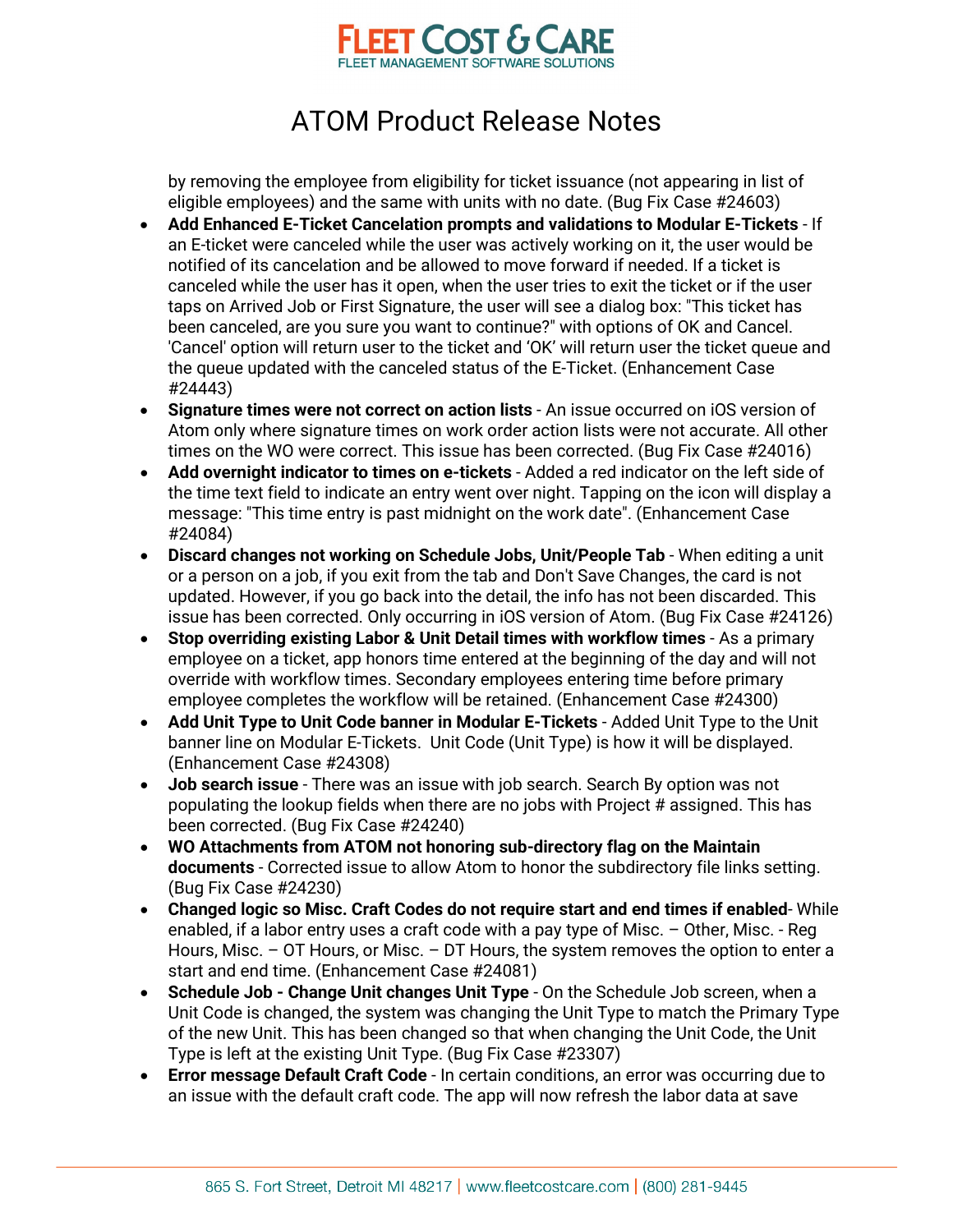

including the craft code and, if blank, will set it to the default craft code. If no default craft code was defined at time of ticket issuance, but added subsequently, the user may see the error message, but will not be blocked anymore – when the error message is acknowledged, the system will refresh the labor data, allowing the user to save the entry. (Enhancement Case #23731)

• **Added system flag to control auto-calculation of hours** - Added NexGen system default flag to disable auto-calculation of hours. This feature is extended to Atom. (Enhancement Case #25127)

#### **System Administrator Notes**

- Requires **ASP .NET 4.7.2** or **Higher** to be installed on the Atom IIS Server (API versions 2.3.7 and higher).
- Updates for iOS SDK 15 Made changes to various display sections to maintain app conventions and that all icons are visible with the new iOS Software Development Kit. (Enhancement Case #24805)

#### **System Default Changes**

- **E-Documents Tab Changes** 
	- o **New field Allow modification of all times for Job and LEM Tickets.** Checkbox; checked or un-checked. This checkbox enables (checked) or disables (unchecked) new Editable E-Ticket Times enhancement. If you want to allow users to modify all E-Ticket Times, you should enable this option.
	- o **New Field Enable auto-calculation of hours on E-Tickets.** This new option enables (checked) or disables (unchecked) the automatic calculation of labor hours based on time entries in Atom. The default value for this field is Enabled (checked).